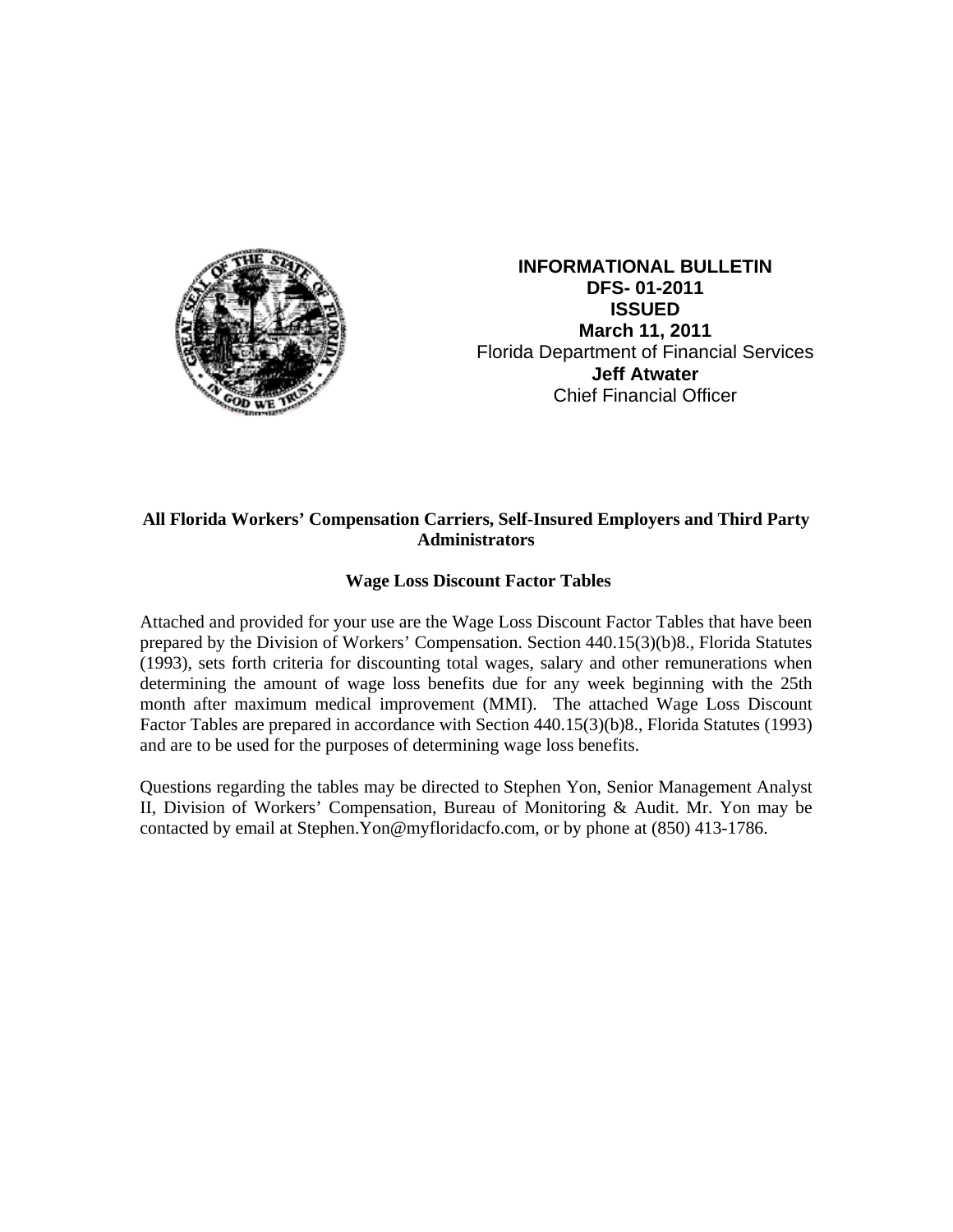## *WAGE LOSS COMPUTATION OF DISCOUNT FACTOR*

The Consumer Price Index (C.P.I.) for the *PREVIOUS* year shall be used to determine the discount factor for use in the *CURRENT* payment year when the C.P.I. is less than the 5 percent factor established July 1, 1980 pursuant to Section 440.15 (3) (b), F.S. (1993). The current discount factor is established by dividing the previous years' discount factor by the previous years' C.P.I. factor.

The weekly gross earnings reported by the claimant shall be multiplied by the established discount factors to produce the discounted gross earnings amounts to be used in the Wage Loss payment calculations.

| <b>YEAR</b> | <b>C.P.I.</b> |
|-------------|---------------|
| 2007        | 1.0410        |
| 2008        | 1.0010        |
| 2009        | 1.0270        |
| 2010        | 1.0005        |

## **U.S. DEPT. OF LABOR CONSUMER PRICE INDEX INFLATION FACTOR:**

I. When the 25th month following MMI occurs in 1983, the following discount factors will be used for each Wage Loss payment made for the 25th month and subsequent month during the calendar year indicated. The same discount factor will be used for all payments made to the same claimant during the same calendar year.

| <b>CALENDAR PAYMENT YEAR</b> | <b>DISCOUNT FACTOR</b> |
|------------------------------|------------------------|
| 2008                         | 0.4509                 |
| 2009                         | 0.4504                 |
| 2010                         | 0.4386                 |
|                              | 0.4384                 |

II. When the 25th month following MMI occurs in 1984, the following discount factors will be used for each Wage Loss payment made for the 25th month and subsequent month during the calendar year indicated. The same discount factor will be used for all payments made to the same claimant during the same calendar year.

| <b>CALENDAR PAYMENT YEAR</b> | <b>DISCOUNT FACTOR</b> |
|------------------------------|------------------------|
| 2008                         | 0.4686                 |
| 2009                         | 0.4681                 |
| 2010                         | 0.4558                 |
| 2011                         | 0.4556                 |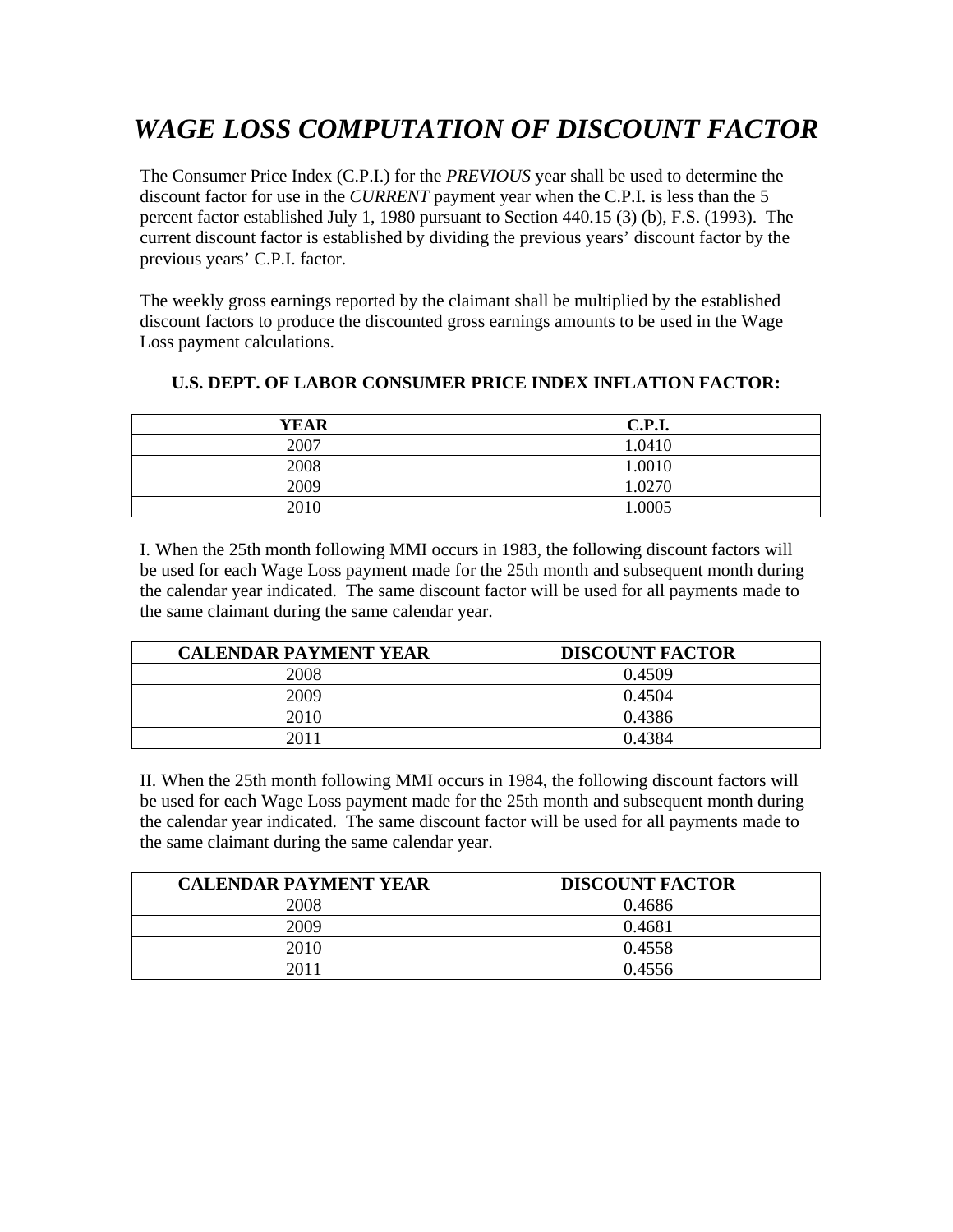III. When the 25th month following MMI occurs in 1985, the following discount factors will be used for each Wage Loss payment made for the 25th month and subsequent month during the calendar year indicated. The same discount factor will be used for all payments made to the same claimant during the same calendar year.

| <b>CALENDAR PAYMENT YEAR</b> | <b>DISCOUNT FACTOR</b> |
|------------------------------|------------------------|
| 2008                         | 0.4863                 |
| 2009                         | 0.4858                 |
| 2010                         | 0.4730                 |
|                              | 0.4728                 |

IV. When the 25th month following MMI occurs in 1986, the following discount factors will be used for each Wage Loss payment made for the 25th month and subsequent month during the calendar year indicated. The same discount factor will be used for all payments made to the same claimant during the same calendar year.

| <b>CALENDAR PAYMENT YEAR</b> | <b>DISCOUNT FACTOR</b> |
|------------------------------|------------------------|
| 2008                         | 0.5057                 |
| 2009                         | 0.5052                 |
| 2010                         | 0.4919                 |
| ว∩1∶                         | 0.4917                 |

V. When the 25th month following MMI occurs in 1987, the following discount factors will be used for each Wage Loss payment made for the 25th month and subsequent month during the calendar year indicated. The same discount factor will be used for all payments made to the same claimant during the same calendar year.

| <b>CALENDAR PAYMENT YEAR</b> | <b>DISCOUNT FACTOR</b> |
|------------------------------|------------------------|
| 2008                         | 0.5245                 |
| 2009                         | 0.5240                 |
| 2010                         | 0.5102                 |
| 2011                         | 0.5099                 |

VI. When the 25th month following MMI occurs in 1988, the following discount factors will be used for each Wage Loss payment made for the 25th month and subsequent month during the calendar year indicated. The same discount factor will be used for all payments made to the same claimant during the same calendar year.

| <b>CALENDAR PAYMENT YEAR</b> | <b>DISCOUNT FACTOR</b> |
|------------------------------|------------------------|
| 2008                         | 0.5032                 |
| 2009                         | 0.5297                 |
| 2010                         | 0.5158                 |
|                              | 0.5155                 |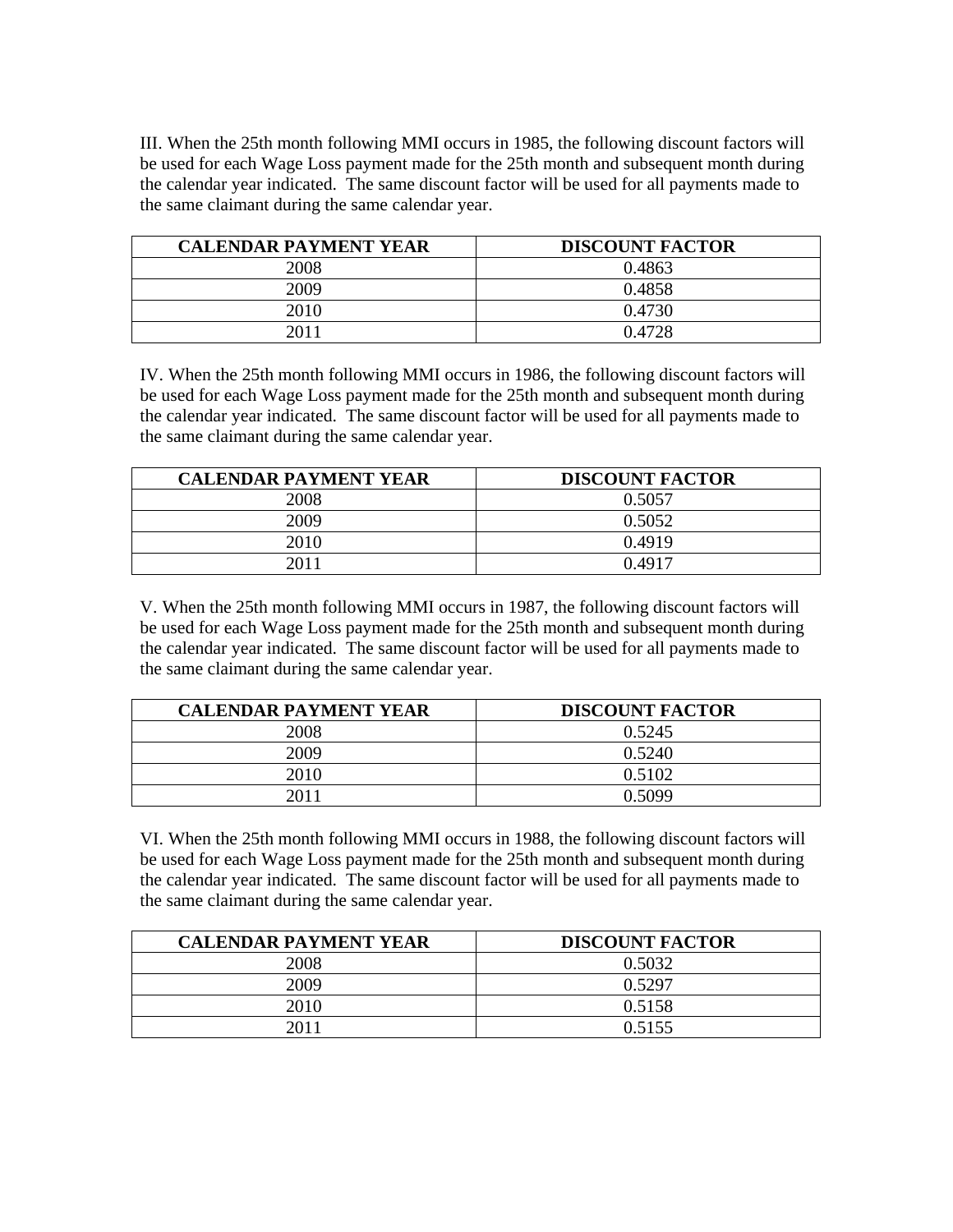VII. When the 25th month following MMI occurs in 1989, the following discount factors will be used for each Wage Loss payment made for the 25th month and subsequent month during the calendar year indicated. The same discount factor will be used for all payments made to the same claimant during the same calendar year.

| <b>CALENDAR PAYMENT YEAR</b> | <b>DISCOUNT FACTOR</b> |
|------------------------------|------------------------|
| 2008                         | 0.5535                 |
| 2009                         | 0.5529                 |
| 2010                         | 0.5384                 |
|                              | 0.5381                 |

VIII. When the 25th month following MMI occurs in 1990, the following discount factors will be used for each Wage Loss payment made for the 25th month and subsequent month during the calendar year indicated. The same discount factor will be used for all payments made to the same claimant during the same calendar year.

| <b>CALENDAR PAYMENT YEAR</b> | <b>DISCOUNT FACTOR</b> |
|------------------------------|------------------------|
| 2008                         | 0.5781                 |
| 2009                         | 0.5775                 |
| 2010                         | 0.5623                 |
|                              | 0.5620                 |

IX. When the 25th month following MMI occurs in 1991, the following discount factors will be used for each Wage Loss payment made for the 25th month and subsequent month during the calendar year indicated. The same discount factor will be used for all payments made to the same claimant during the same calendar year.

| <b>CALENDAR PAYMENT YEAR</b> | <b>DISCOUNT FACTOR</b> |
|------------------------------|------------------------|
| 2008                         | 0.6049                 |
| 2009                         | 0.6043                 |
| 2010                         | 0.5884                 |
| 2011                         | 0.5881                 |

X. When the 25th month following MMI occurs in 1992, the following discount factors will be used for each Wage Loss payment made for the 25th month and subsequent month during the calendar year indicated. The same discount factor will be used for all payments made to the same claimant during the same calendar year.

| <b>CALENDAR PAYMENT YEAR</b> | <b>DISCOUNT FACTOR</b> |
|------------------------------|------------------------|
| 2008                         | 0.6351                 |
| 2009                         | 0.6345                 |
| 2010                         | 0.6178                 |
|                              | 0.6175                 |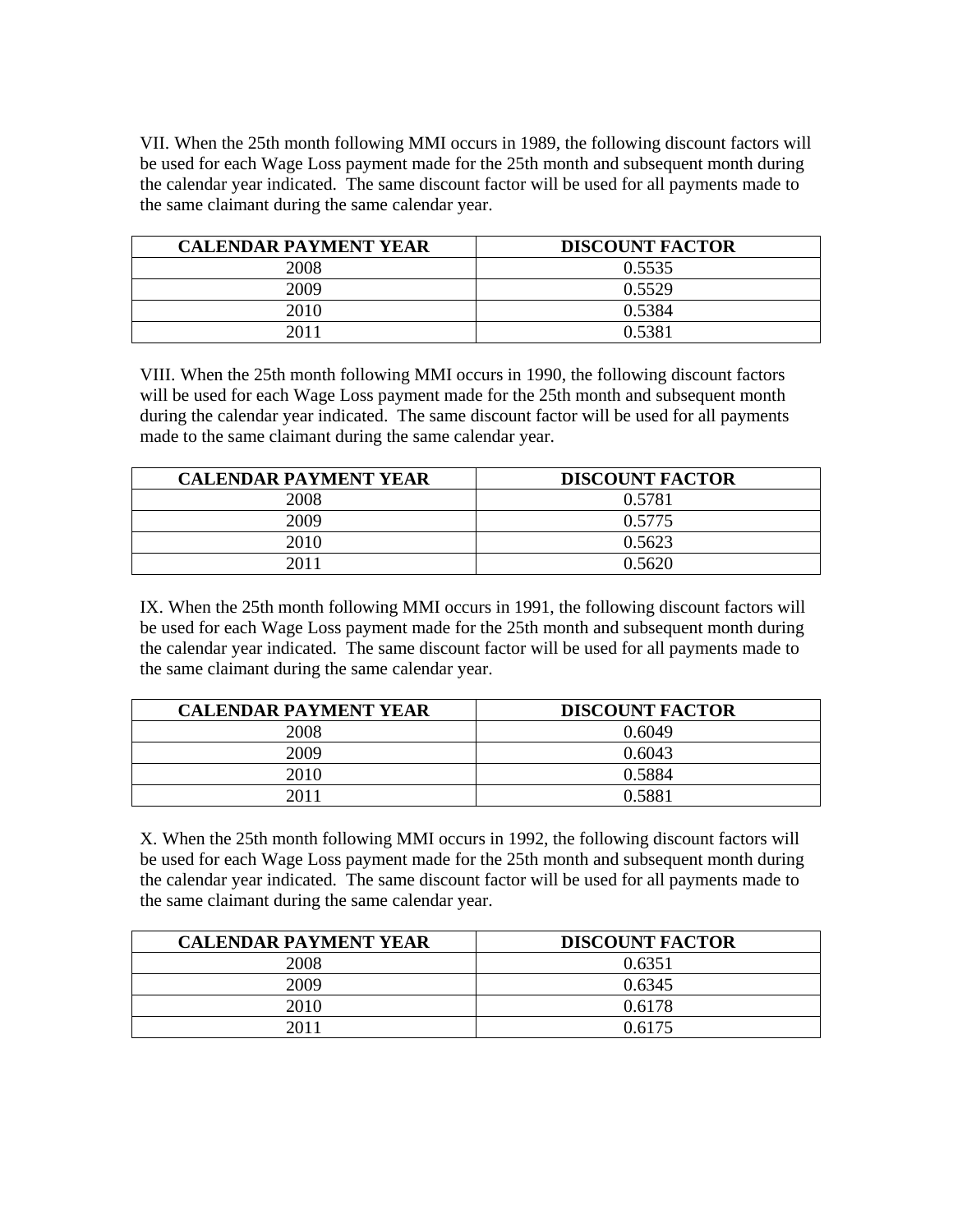XI. When the 25th month following MMI occurs in 1993, the following discount factors will be used for each Wage Loss payment made for the 25th month and subsequent month during the calendar year indicated. The same discount factor will be used for all payments made to the same claimant during the same calendar year.

| <b>CALENDAR PAYMENT YEAR</b> | <b>DISCOUNT FACTOR</b> |
|------------------------------|------------------------|
| 2008                         | 0.6547                 |
| 2009                         | 0.6540                 |
| 2010                         | 0.6368                 |
|                              | 0.6365                 |

XII. When the 25th month following MMI occurs in 1994, the following discount factors will be used for each Wage Loss payment made for the 25th month and subsequent month during the calendar year indicated. The same discount factor will be used for all payments made to the same claimant during the same calendar year.

| <b>CALENDAR PAYMENT YEAR</b> | <b>DISCOUNT FACTOR</b> |
|------------------------------|------------------------|
| 2008                         | 0.6734                 |
| 2009                         | 0.6727                 |
| 2010                         | 0.6550                 |
| ንበ11                         | 0.6547                 |

XIII. When the 25th month following MMI occurs in 1995, the following discount factors will be used for each Wage Loss payment made for the 25th month and subsequent month during the calendar year indicated. The same discount factor will be used for all payments made to the same claimant during the same calendar year.

| <b>CALENDAR PAYMENT YEAR</b> | <b>DISCOUNT FACTOR</b> |
|------------------------------|------------------------|
| 2008                         | 0.6918                 |
| 2009                         | 0.6911                 |
| 2010                         | 0.6729                 |
| 2011                         | 0.6726                 |

XIV. When the 25th month following MMI occurs in 1996, the following discount factors will be used for each Wage Loss payment made for the 25th month and subsequent month during the calendar year indicated. The same discount factor will be used for all payments made to the same claimant during the same calendar year.

| <b>CALENDAR PAYMENT YEAR</b> | <b>DISCOUNT FACTOR</b> |
|------------------------------|------------------------|
| 2008                         | 0.7104                 |
| 2009                         | 0.7097                 |
| 2010                         | 0.6910                 |
| 201 î                        | በ 6907                 |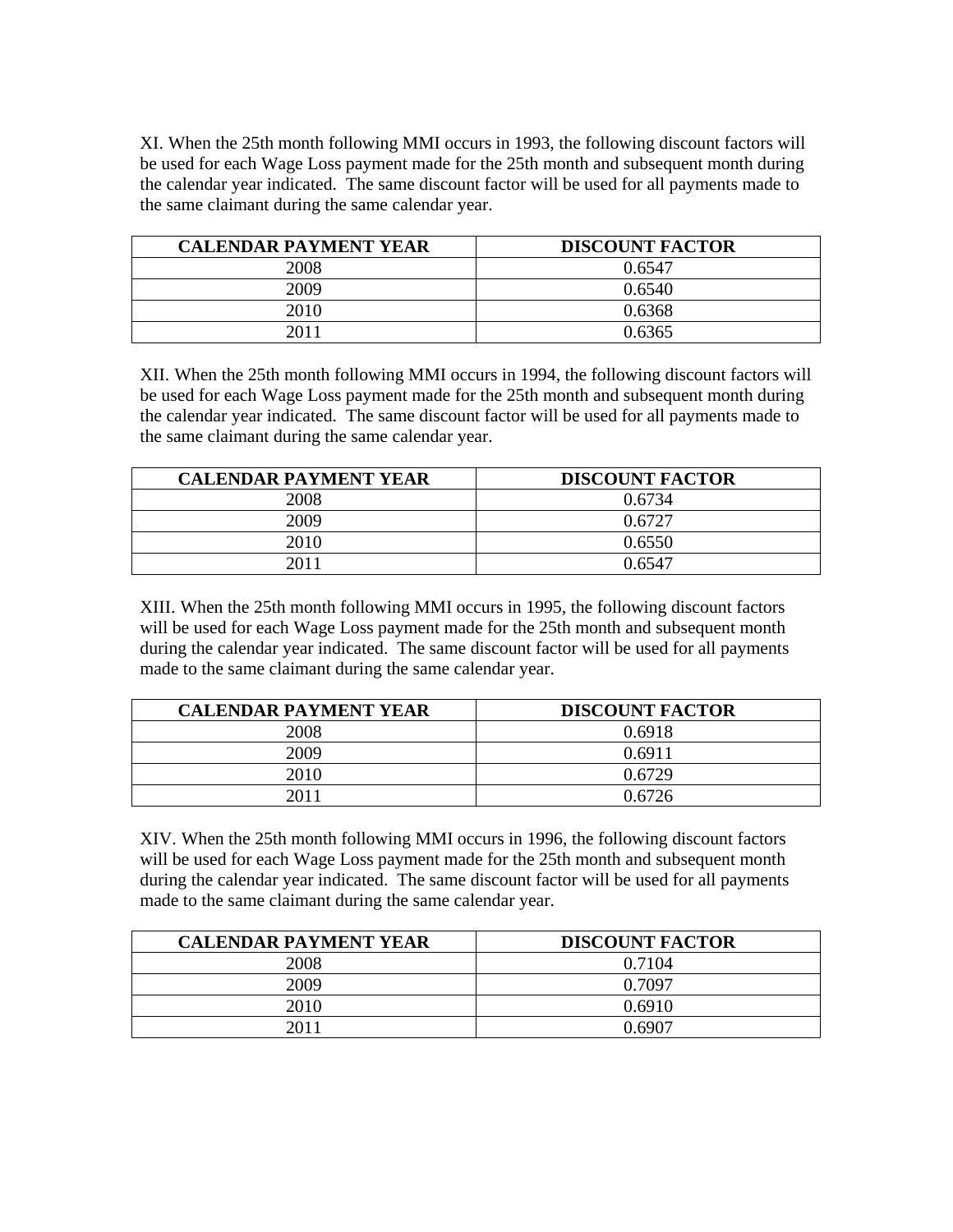XV. When the 25th month following MMI occurs in 1997, the following discount factors will be used for each Wage Loss payment made for the 25th month and subsequent month during the calendar year indicated. The same discount factor will be used for all payments made to the same claimant during the same calendar year.

| <b>CALENDAR PAYMENT YEAR</b> | <b>DISCOUNT FACTOR</b> |
|------------------------------|------------------------|
| 2008                         | 0.7281                 |
| 2009                         | 0.7274                 |
| 2010                         | 0.7083                 |
|                              | 0.7079                 |

XVI. When the 25th month following MMI occurs in 1998, the following discount factors will be used for each Wage Loss payment made for the 25th month and subsequent month during the calendar year indicated. The same discount factor will be used for all payments made to the same claimant during the same calendar year.

| <b>CALENDAR PAYMENT YEAR</b> | <b>DISCOUNT FACTOR</b> |
|------------------------------|------------------------|
| 2008                         | 0.7522                 |
| 2009                         | 0.7514                 |
| 2010                         | 0.7316                 |
|                              | 0.7312                 |

XVII. When the 25th month following MMI occurs in 1999, the following discount factors will be used for each Wage Loss payment made for the 25th month and subsequent month during the calendar year indicated. The same discount factor will be used for all payments made to the same claimant during the same calendar year.

| <b>CALENDAR PAYMENT YEAR</b> | <b>DISCOUNT FACTOR</b> |
|------------------------------|------------------------|
| 2008                         | 0.7657                 |
| 2009                         | 0.7649                 |
| 2010                         | 0.7448                 |
| 2011                         | 0.7444                 |

XIII. When the 25th month following MMI occurs in 2000, the following discount factors will be used for each Wage Loss payment made for the 25th month and subsequent month during the calendar year indicated. The same discount factor will be used for all payments made to the same claimant during the same calendar year.

| <b>CALENDAR PAYMENT YEAR</b> | <b>DISCOUNT FACTOR</b> |
|------------------------------|------------------------|
| 2008                         | 0.7779                 |
| 2009                         | 0.7771                 |
| 2010                         | 0.7567                 |
| 201 i                        | 0.7563                 |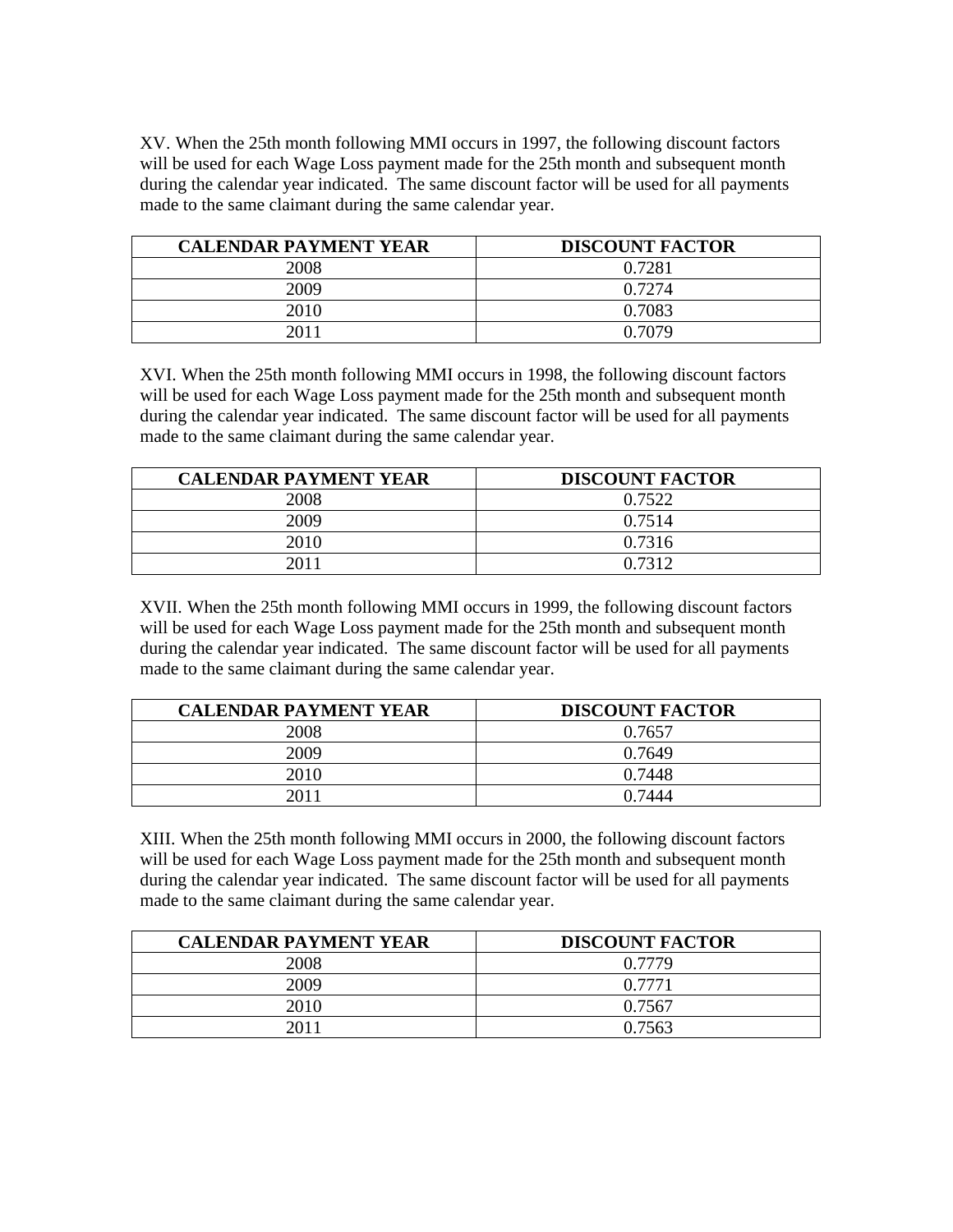XIX. When the 25th month following MMI occurs in 2001, the following discount factors will be used for each Wage Loss payment made for the 25th month and subsequent month during the calendar year indicated. The same discount factor will be used for all payments made to the same claimant during the same calendar year.

| <b>CALENDAR PAYMENT YEAR</b> | <b>DISCOUNT FACTOR</b> |
|------------------------------|------------------------|
| 2008                         | 0.7989                 |
| 2009                         | 0.7981                 |
| 2010                         | 0.7771                 |
| 2011                         | 0.7767                 |

XX. When the 25th month following MMI occurs in 2002, the following discount factors will be used for each Wage Loss payment made for the 25th month and subsequent month during the calendar year indicated. The same discount factor will be used for all payments made to the same claimant during the same calendar year.

| <b>CALENDAR PAYMENT YEAR</b> | <b>DISCOUNT FACTOR</b> |
|------------------------------|------------------------|
| 2008                         | 0.8261                 |
| 2009                         | 0.8253                 |
| 2010                         | 0.8036                 |
|                              | በ Ջበ32                 |

XXI. When the 25th month following MMI occurs in 2003, the following discount factors will be used for each Wage Loss payment made for the 25th month and subsequent month during the calendar year indicated. The same discount factor will be used for all payments made to the same claimant during the same calendar year.

| <b>CALENDAR PAYMENT YEAR</b> | <b>DISCOUNT FACTOR</b> |
|------------------------------|------------------------|
| 2008                         | 0.8394                 |
| 2009                         | 0.8386                 |
| 2010                         | 0.8166                 |
| 2011                         | 0.8162                 |

XXII. When the 25th month following MMI occurs in 2004, the following discount factors will be used for each Wage Loss payment made for the 25th month and subsequent month during the calendar year indicated. The same discount factor will be used for all payments made to the same claimant during the same calendar year.

| <b>CALENDAR PAYMENT YEAR</b> | <b>DISCOUNT FACTOR</b> |
|------------------------------|------------------------|
| 2008                         | 0.8594                 |
| 2009                         | 0.8585                 |
| 2010                         | 0.8359                 |
| 201.                         | 0.8355                 |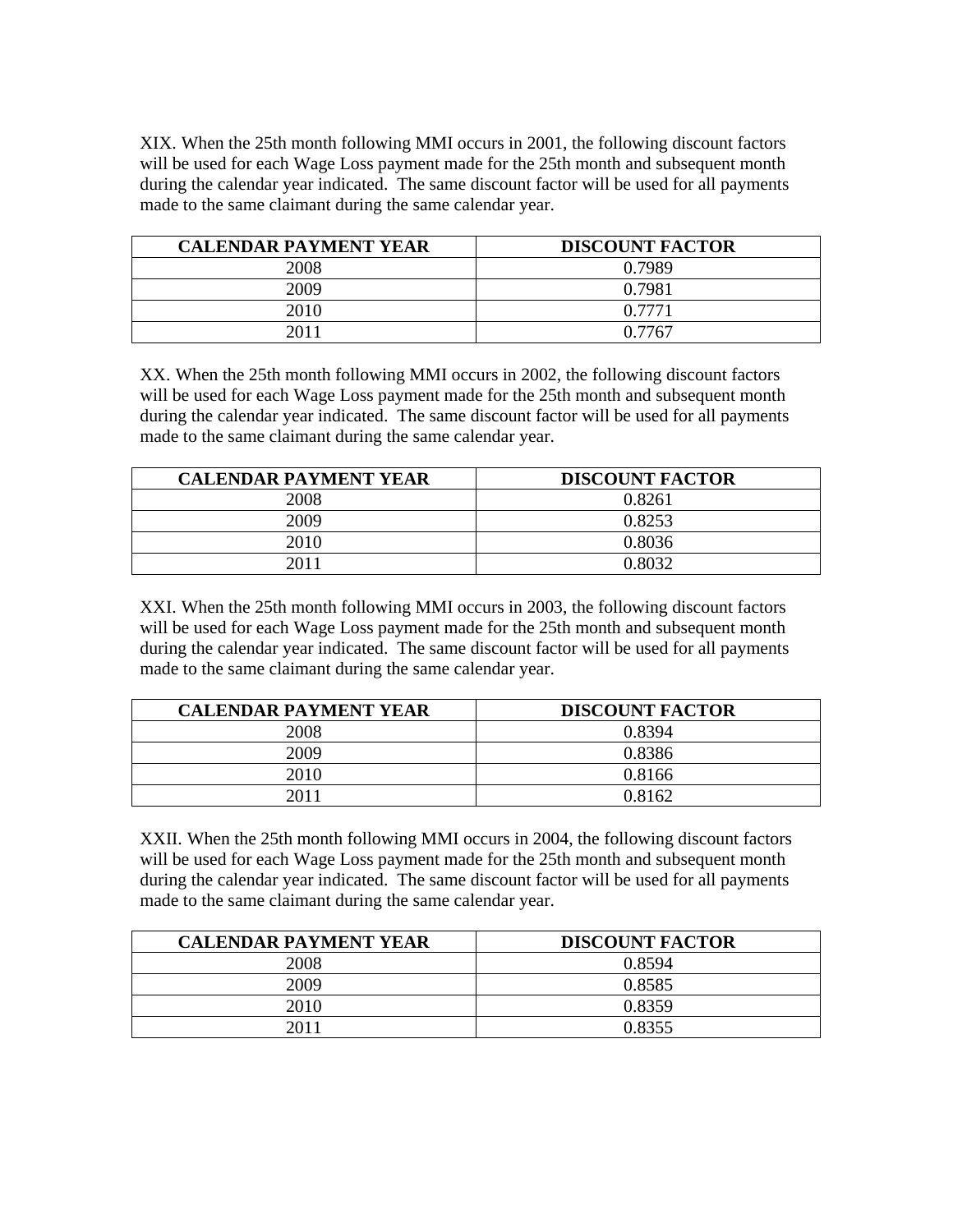XXIII. When the 25th month following MMI occurs in 2005, the following discount factors will be used for each Wage Loss payment made for the 25th month and subsequent month during the calendar year indicated. The same discount factor will be used for all payments made to the same claimant during the same calendar year.

| <b>CALENDAR PAYMENT YEAR</b> | <b>DISCOUNT FACTOR</b> |
|------------------------------|------------------------|
| 2008                         | 0.8758                 |
| 2009                         | 0.8749                 |
| 2010                         | 0.8519                 |
| 2011                         | 0.8515                 |

XXIV. When the 25th month following MMI occurs in 2006, the following discount factors will be used for each Wage Loss payment made for the 25th month and subsequent month during the calendar year indicated. The same discount factor will be used for all payments made to the same claimant during the same calendar year.

| <b>CALENDAR PAYMENT YEAR</b> | <b>DISCOUNT FACTOR</b> |
|------------------------------|------------------------|
| 2008                         | 0.9047                 |
| 2009                         | 0.9038                 |
| 2010                         | 0.8800                 |
| 2011                         | 0.8796                 |

XXV. When the 25th month following MMI occurs in 2007, the following discount factors will be used for each Wage Loss payment made for the 25th month and subsequent month during the calendar year indicated. The same discount factor will be used for all payments made to the same claimant during the same calendar year.

| <b>CALENDAR PAYMENT YEAR</b> | <b>DISCOUNT FACTOR</b> |
|------------------------------|------------------------|
| 2008                         | 0.9372                 |
| 2009                         | 0.9363                 |
| 2010                         | 0.9117                 |
| 2011                         | 0.9112                 |

XXVI. When the 25th month following MMI occurs in 2008, the following discount factors will be used for each Wage Loss payment made for the 25th month and subsequent month during the calendar year indicated. The same discount factor will be used for all payments made to the same claimant during the same calendar year.

| <b>CALENDAR PAYMENT YEAR</b> | <b>DISCOUNT FACTOR</b> |
|------------------------------|------------------------|
| 2008                         | 0.9606                 |
| 2009                         | 0.9596                 |
| 2010                         | 0.9344                 |
| 2011                         | 0.9339                 |